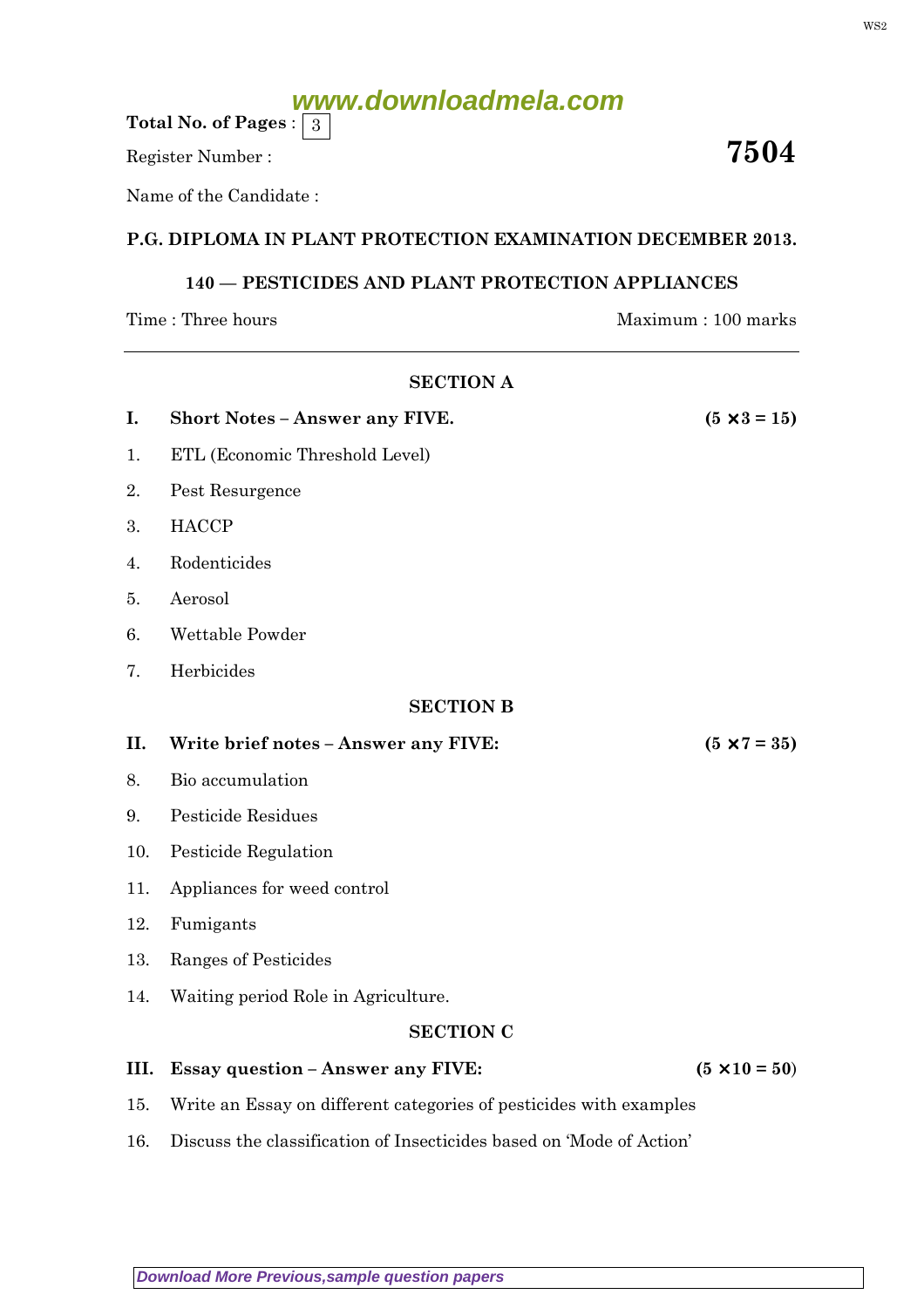## www.downloadmela.com

- 17. What is Insecticide Resistance, describe the strategies to contain pesticide Resistance
- 18. Describe the various parts and function of any Two types of Dusters
- 19. Write an essay on pesticide status and Market in India
- 20. Discuss the advantages of Modern Formulations over conventional Formulations
- 21. Briefly mention about Hazards of Pesticides usage



- $\mathbf{I}$ . சிறு குறிப்பு வரைக. (5 மட்டும்)
- $1.$ பொருளாதார சேத நிலை
- $2.$ பூச்சிகளின் மறுதோற்றம்
- $\overline{3}$ . எச்.எ.சி.சி.பி.
- எலி மருந்துகள்  $\overline{4}$ .
- 5. ஏரோசால்
- 6. நனையும் தூள்கள்
- $7.$ கனை கொல்லிகள்

### பகுதி ஆ

### II. விவரித்து எழுதுக. (5 மட்டும்)

- 8. பயோ அக்குமுலேசன்
- பூச்சி மருந்து எஞ்சிய நச்சு 9.
- பூச்சி மருந்து கட்டுபாடு 10.
- 11. களைகொல்லி அடிப்பான்கள்
- 12. சுவாச நச்சு
- 13. பூச்சி மருந்து வகைகள்
- 14. காத்திருக்கும் காலம் (பூச்சி மருந்து அடித்த பின்)

 $(5 \times 3 = 15)$ 

 $(5 \times 7 = 35)$